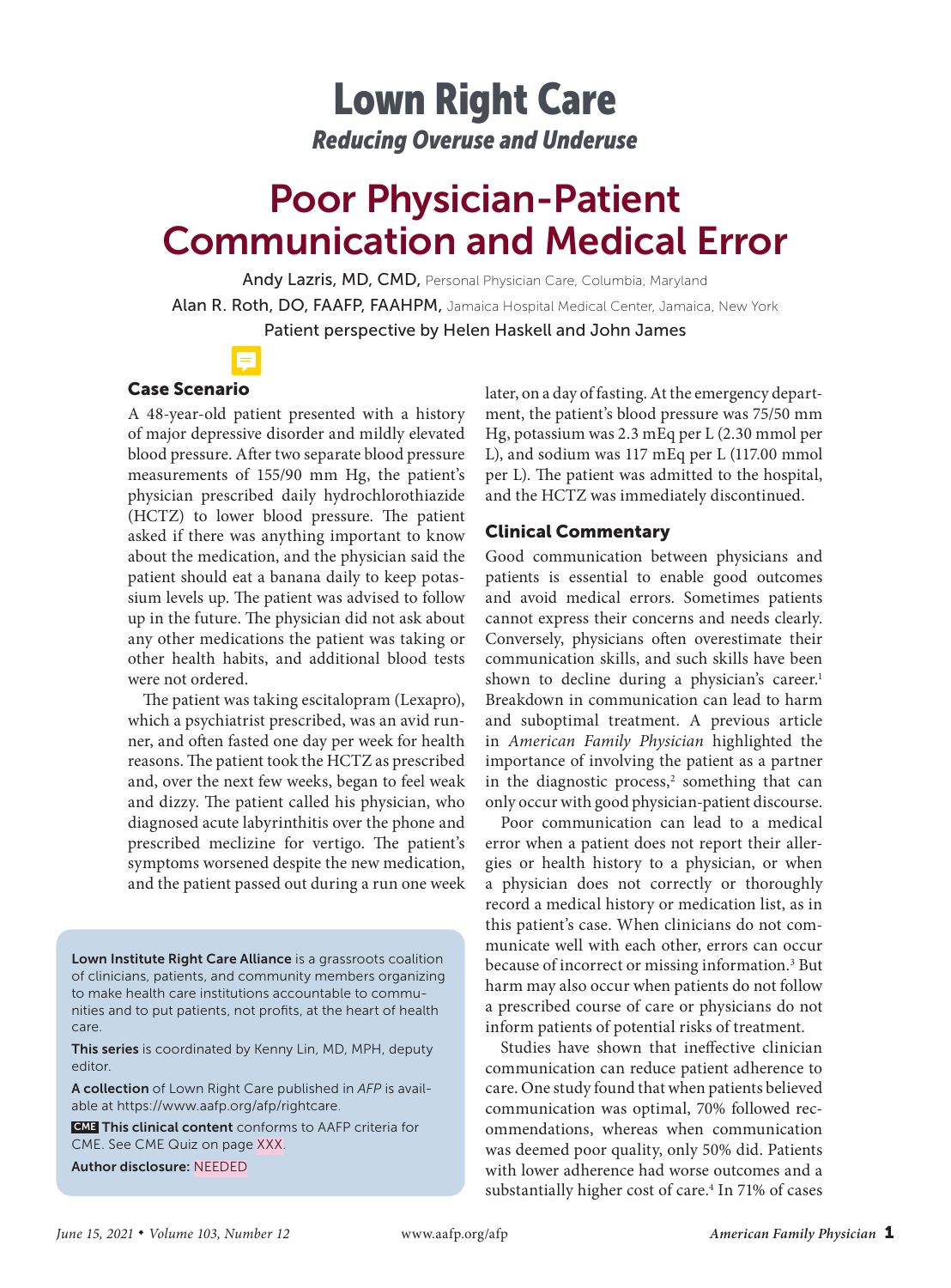in which patients did not follow a physician's care plan, they did not agree with what the physician recommended, or they did not fully understand the physician's instructions. This can occur when a physician does not explain the recommendations adequately and does not allow patients to ask questions or voice their beliefs or concerns.<sup>5</sup> When patients are allowed to tell their story and physicians explain information in a way that patients understand, adherence and quality of care improve without increasing the patient visit time.<sup>6</sup> Good communication has been associated with higher patient satisfaction, increased adherence to therapy, better control of blood glucose and blood pressure, fewer medical mistakes, and increased symptom resolution.7

What constitutes effective physician-patient communication? Often it is spending time listening to a patient's needs and wants and understanding each patient's circumstances. A short discussion of the patient's health habits would have impacted medication choice for this patient. Studies suggest that listening, explaining, and having empathy are the three most important factors in increasing patient satisfaction and outcome.<sup>5</sup> Studies show that poor communication leads to a poor sense of physical and mental health compared with more optimal communication.4 When physicians do not sufficiently explain interventions, do not respect the health beliefs of their patients, and do not try to reach consensus, the likelihood of therapeutic failure and error increases.

Poor communication can lead to a nocebo response, in which patients feel they are not being heard, do not convey all their health information to the physician, and tend to ignore advice.<sup>8</sup> For this patient, the physician's limited questioning created a breach where the patient did not convey important information to the physician and impeded the physician from recognizing symptoms that were caused by a medication the physician prescribed.

Physician-patient discourse should occur in a language and at a health literacy level that patients understand. Using relative numbers (e.g., 50% reduction in stroke, as in this patient's case) is confusing to patients and does not help them understand actual risks and benefits. The use of absolute numbers or the number needed to treat is more comprehensible and accurate.

Good communication does not take more time; it only requires a physician to consider it important and be adequately trained. Good communication has been shown to be as important as many prescribed therapies, possibly contributing to the beneficial effects of antidepressants and dementia drugs.7

#### Patient Perspective

*Good communication and good patient care are closely intertwined in primary care, as this patient's case illustrates. The physician presumably had access to the patient's medication list and possibly to information about the patient's dietary and exercise habits. That the physician did not take these factors into account suggests that the patient's electronic health record had not been reviewed or that the physician was unaware of the documented interaction between escitalopram and diuretics. The patient's subsequent phone report of a well-known adverse effect was attributed to a new and unrelated disease process (labyrinthitis), which suggests the same casual attitude toward the patient's history. Did the physician not remember the prescription for HCTZ? Should the physician have asked about the patient's current blood pressure readings? In both instances, asking the patient a couple of simple questions would have elicited the necessary information even if it were unavailable from other sources.*

*To say that the patient did not convey important information to the physician misses the point. The patient's actions indicate that the patient was a health-conscious and conscientious individual. The patient exercised regularly, paid attention to diet, followed the physician's recommendations, and called about new symptoms when they appeared. The patient asked the physician the key question that should have opened up the shared decision-making process: "Is there anything I need to know about this medication?" The physician deflected the question with a suggestion to eat bananas.*

*A patient would rarely persist in light of such a response. Patients have been acculturated to believe that physicians should not be questioned, and most patients might assume there is nothing to be concerned about if a physician does not mention it. This patient had probably filled out forms documenting medications and health habits and reasonably assumed these were considered. It is incumbent on clinicians to be familiar with the possible adverse effects and interactions of the medications they prescribe and share that knowledge with their patients.*